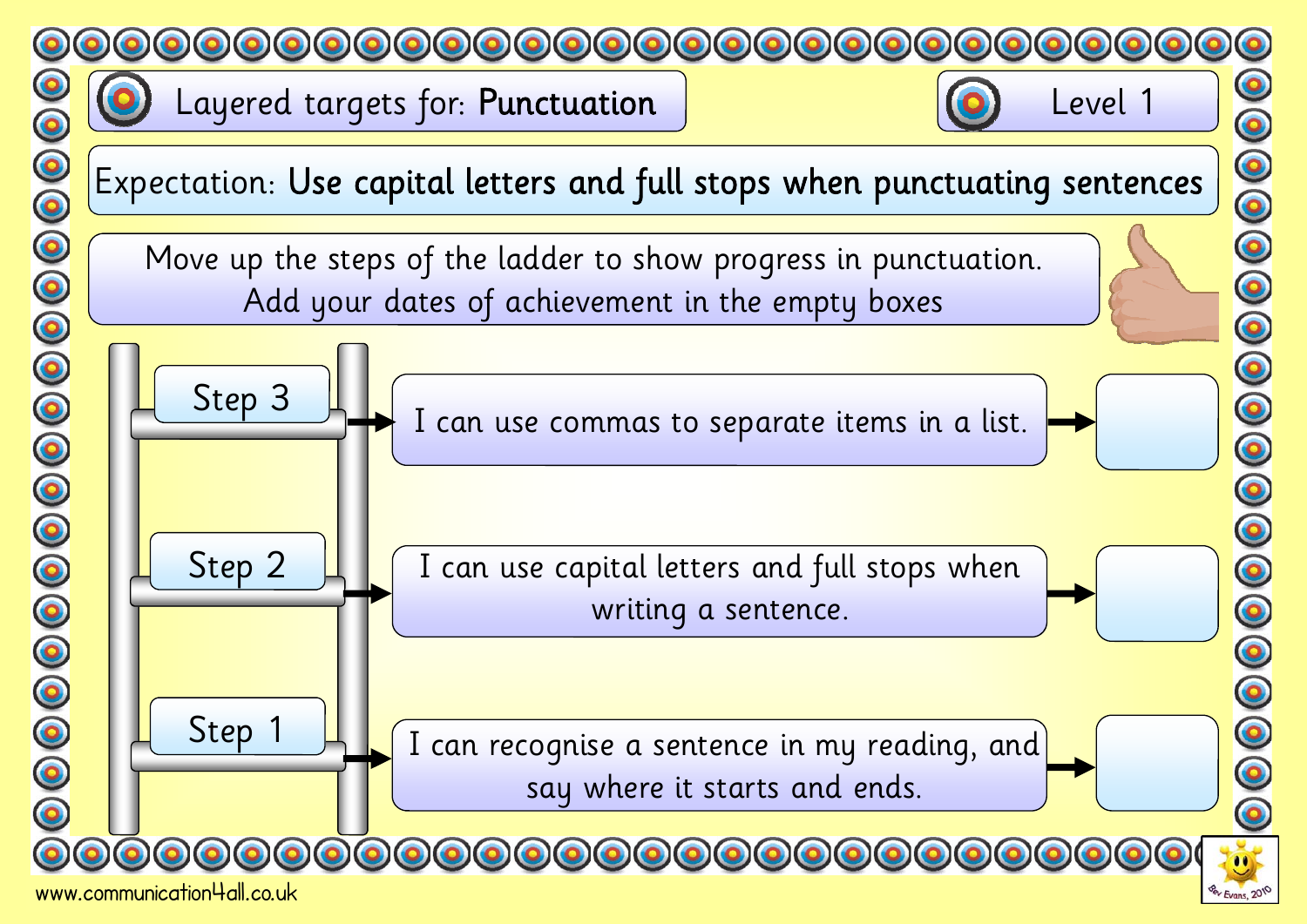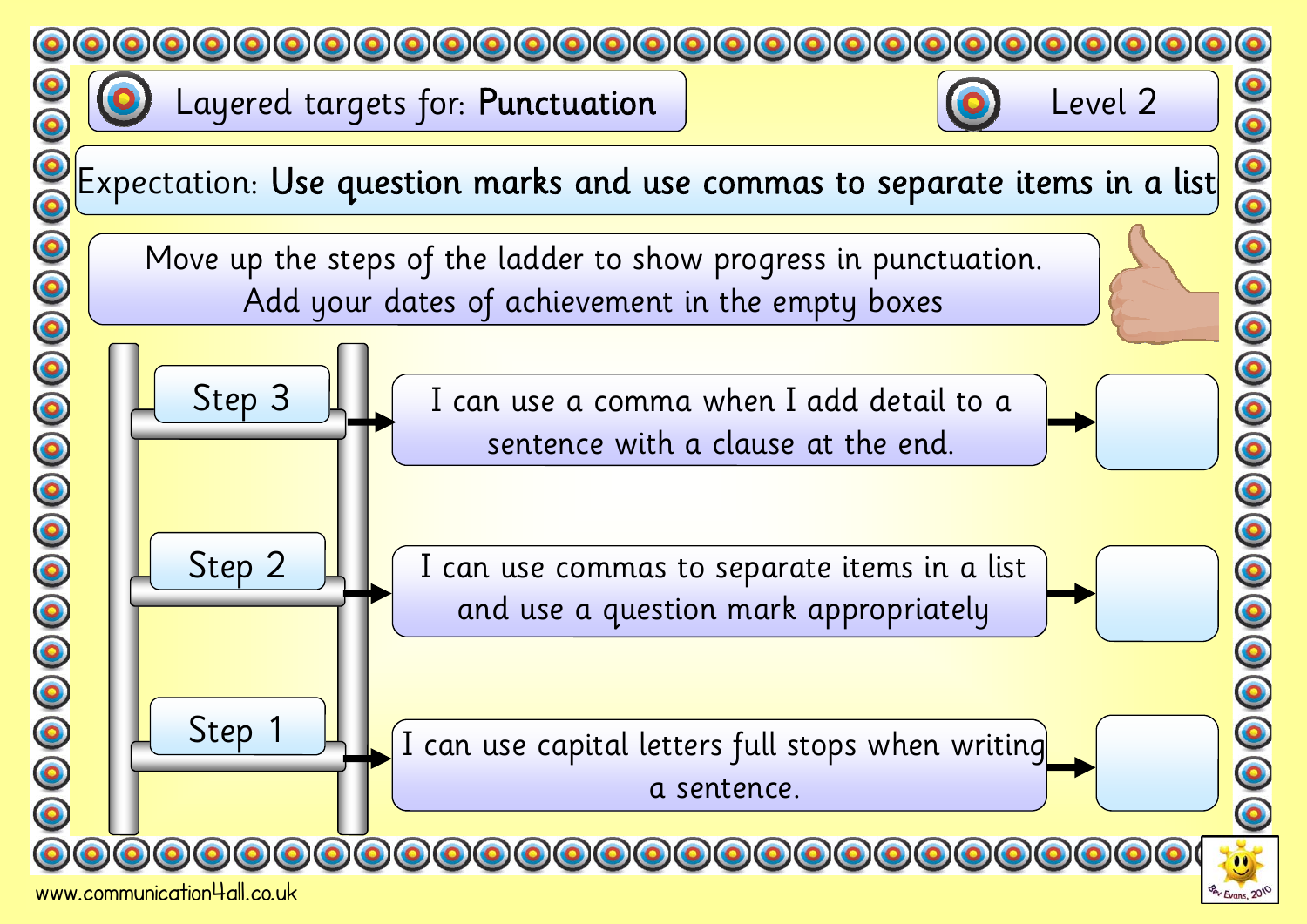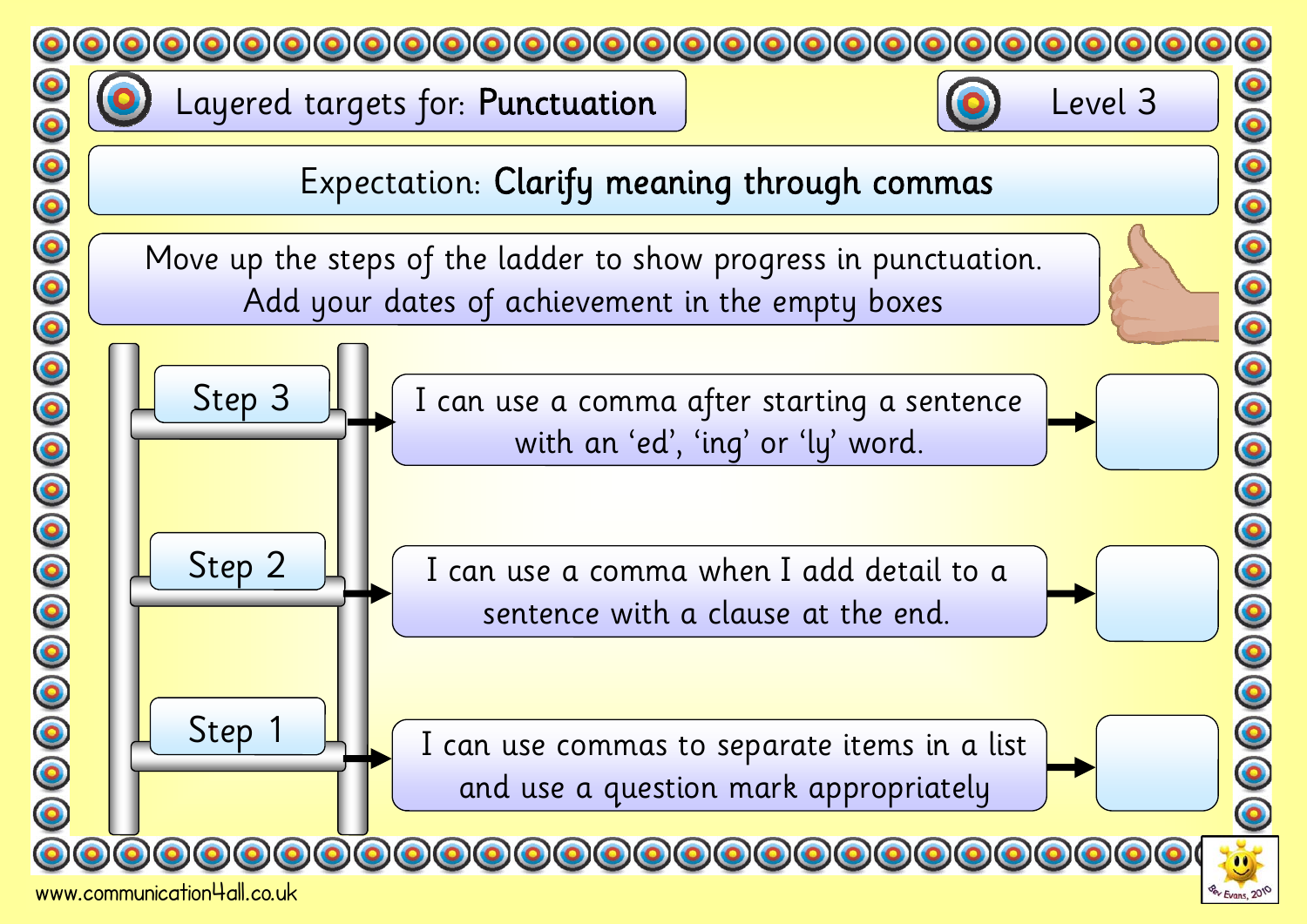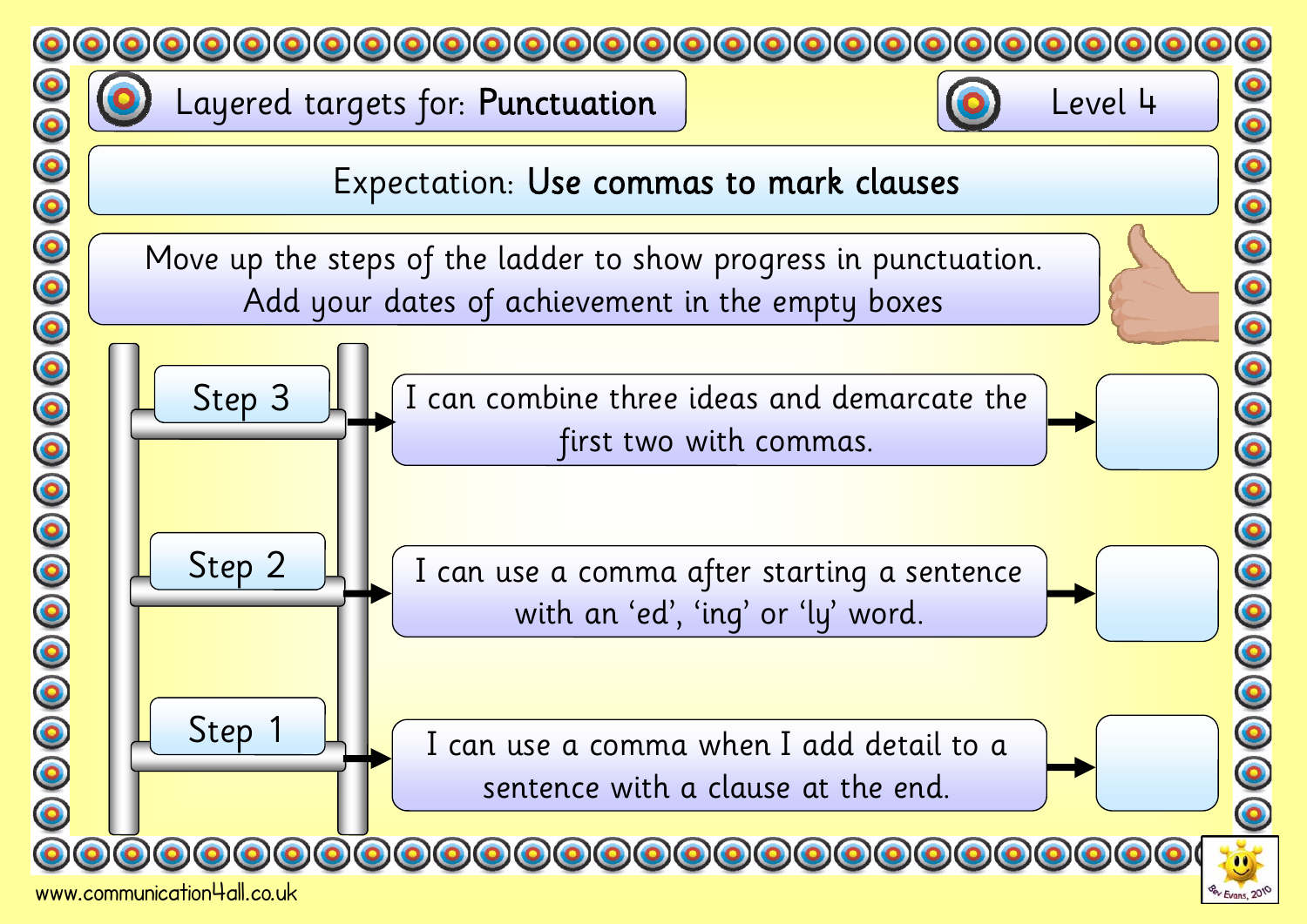

www.communication4all.co.uk